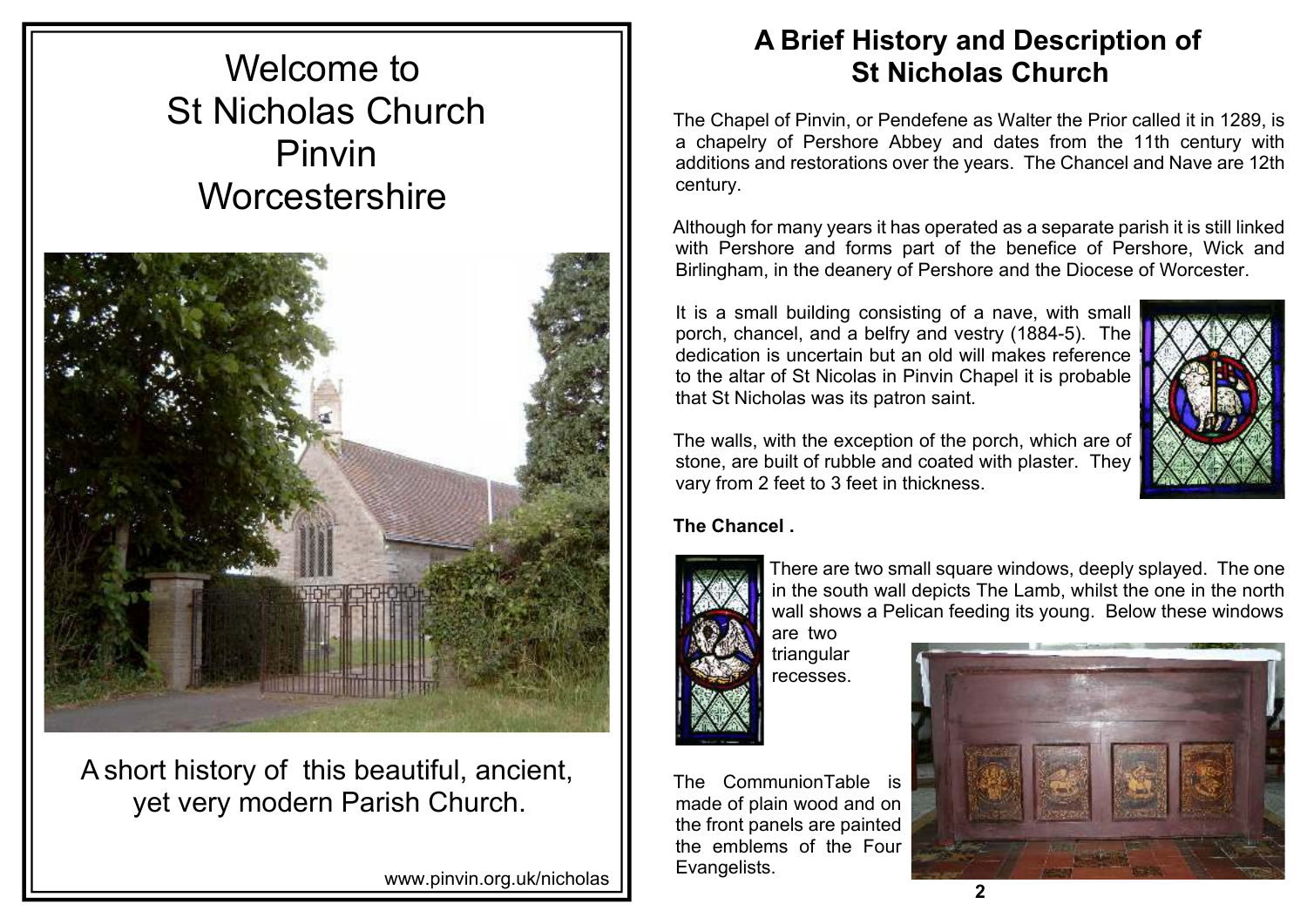The east window is relatively modern being installed in memory of Miss May Harriss, who was organist and a teacher in the Sunday school.

#### **Nave.**

The nave pews and wood panelling date from the same renovation.



Two of the four windows in the nave are of interest In the north wall approximately a quarter of the way down the nave from the chancel step is a slit window deeply splayed and this seems to have been one of the original 11th century windows. On the south side is a perpendicular square headed window of three lights.





The west window which appears circular headed on close inspection from the inside, has been adapted into a square headed more modern window.



The pulpit incorporates the legs of a Jacobean communion table.

The font is late Norman (12 century). It has an octagonal bowl, with a chamfered base. Each side has two very elongated round arched blank panels.

#### **Commemorations.**

In the north wall has been set a tablet commemorating those from the village who died in the 1914-18 War. Those from the Second World War are remembered by inscription on the lectern.





window depicting (left) Christ as a baby and (right) St Nicholas with children with the inscriptions:

"Oh come let us adore Him"<br>and "Christ the Lord" and "Christ the Lord"

*The stained-glass cross on the lower left was presented to the church in April 2009 by Pinvin CofE First School. This was part of a larger project which installed a large stained glass window in the school hall to establish a focal point for Worship. Governors, parents, children, staff and the local church community contributed to the window by creating the individual pieces of glass. The cross was made up as part of this and presented to this church, where the children enjoy regular visits.*

It has been suggested that an aumbrey occupied an oblong recess in the south wall, near the vicar's stall. The recess is now covered with plaster.

A tie-beam with ornamental chamfer divides the roof of the chancel into two equal parts.

The chancel arch is now completely opened up. This was done during the renovation work of the last century. It was previously a round headed arch with a hagioscope on either side.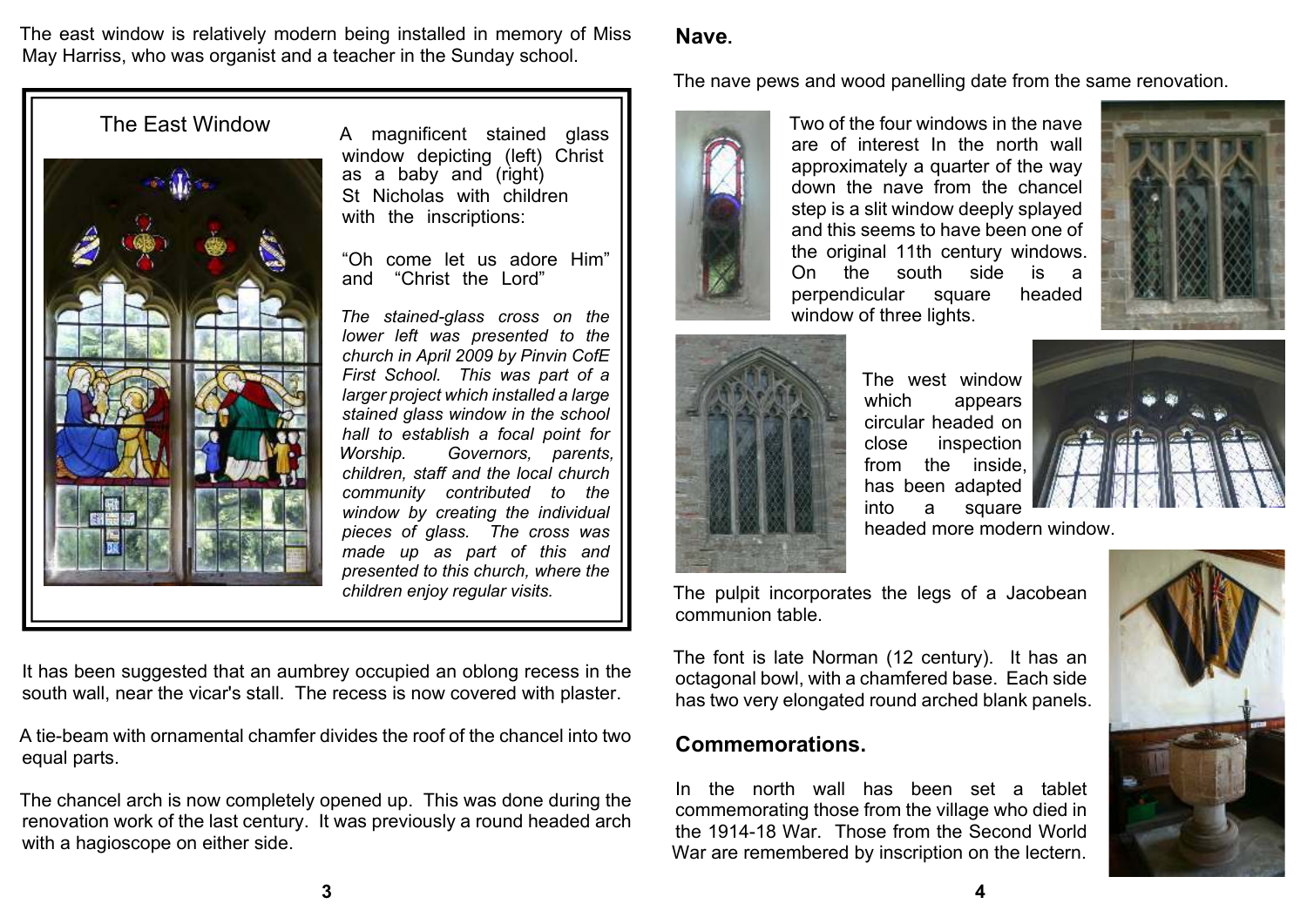### **Wall Paintings.**

The greatest historical interest within the building probably relates to the wall paintings. The paintings visible were uncovered in 1855 by Canon Wickenden. They are part of "two major schemes of the 14th and 15th century covering the nave walls, areas of which probably still exist under the limewash. Both were painted in fresco secco technique, a method of painting employed at that time using pigment bound with skimmed milk or glue size applied to a dry limewash ground." (The Perry Lithgow Partnership).





The east section is 6ft by 7ft Within this work two distinct levels of painting can be seen, dating from the 14th and 15th centuries. This fresco had a border composed of red dragons and below this a double row of compartments. The upper level has the Annunciation and Salutation, whilst below from east to west there is the Adoration of the Magi, the Crucifixion, Resurrection and the Ascension. The layer of painting above is thought to contain a representation of St Roch with a plague spot on his thigh.

The west section is 8ft by 7ft and contains at least 3 levels of painting dating from 14th, 15th and 17th centuries (the last probably dated as 1630). This last layer bears text - apart from which little is presently discernible.

The eastern section was preserved by work done in 1992 following a grant from the Pilgrim's Trust.



#### **Bellcote.**

The belfry is described by Pevsner as "a funny bellcote (of 1884-5) triangular in plan". The bell has an inscription "Come away, make no delay" T.R., 1768.

It is believed that there were once two bells, as appears in an inventory taken in the 6th year of Edward VI:-

"Pinveyn C. - Pynven. Aug. 8. - a chales with a cover parcell gylte, ij smal belles in the stepull, j koope of rede demaske ij payre of vestments very worne, a crosse of bras, a pyxe of brass, jo. Mosse, curett"



The church still possesses the silver Cup and Cover Paten by H.W., 1571.

#### **Porch.**

The porch is entered from the church and church-yard by plain Norman round headed doorways. The porch contains two small square windows of ancient appearance, and the remains of the holy water stoup, part of which was broken off, probably during the Reformation. Over the porch is an Early English stiff-leaf capital.